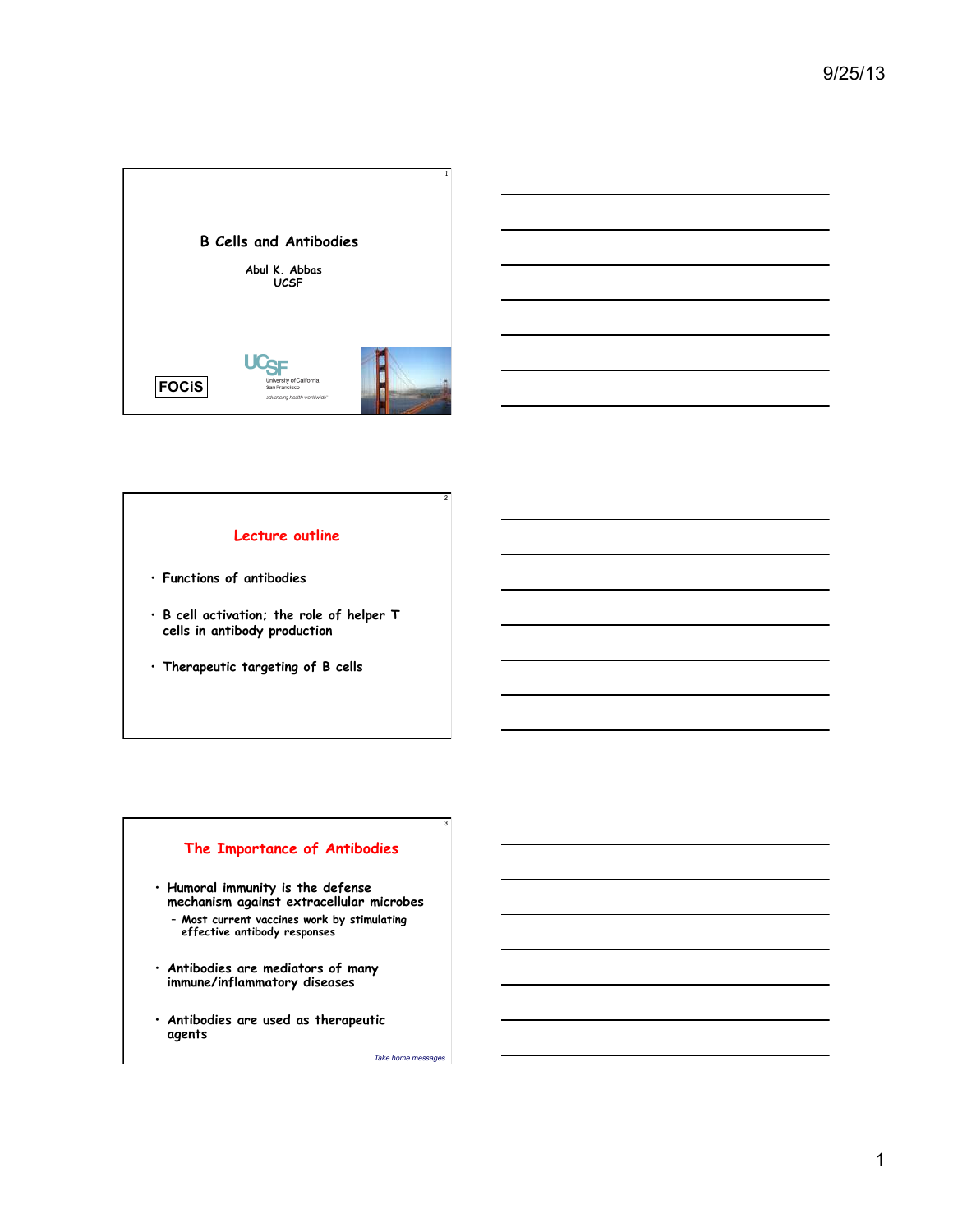### **Principles of Humoral Immunity**

- · Antibodies are produced only by B<br>lymphocytes.
- Humoral immune responses are initiated<br>by binding of antigen to membrane bound<br>antibody on B cells.
- Antibody responses are specialized and<br>enhanced by signals from helper T cells.
- Activated B cells secrete soluble antibodies of the same specificity as the<br>membrane receptors.

Take home messages





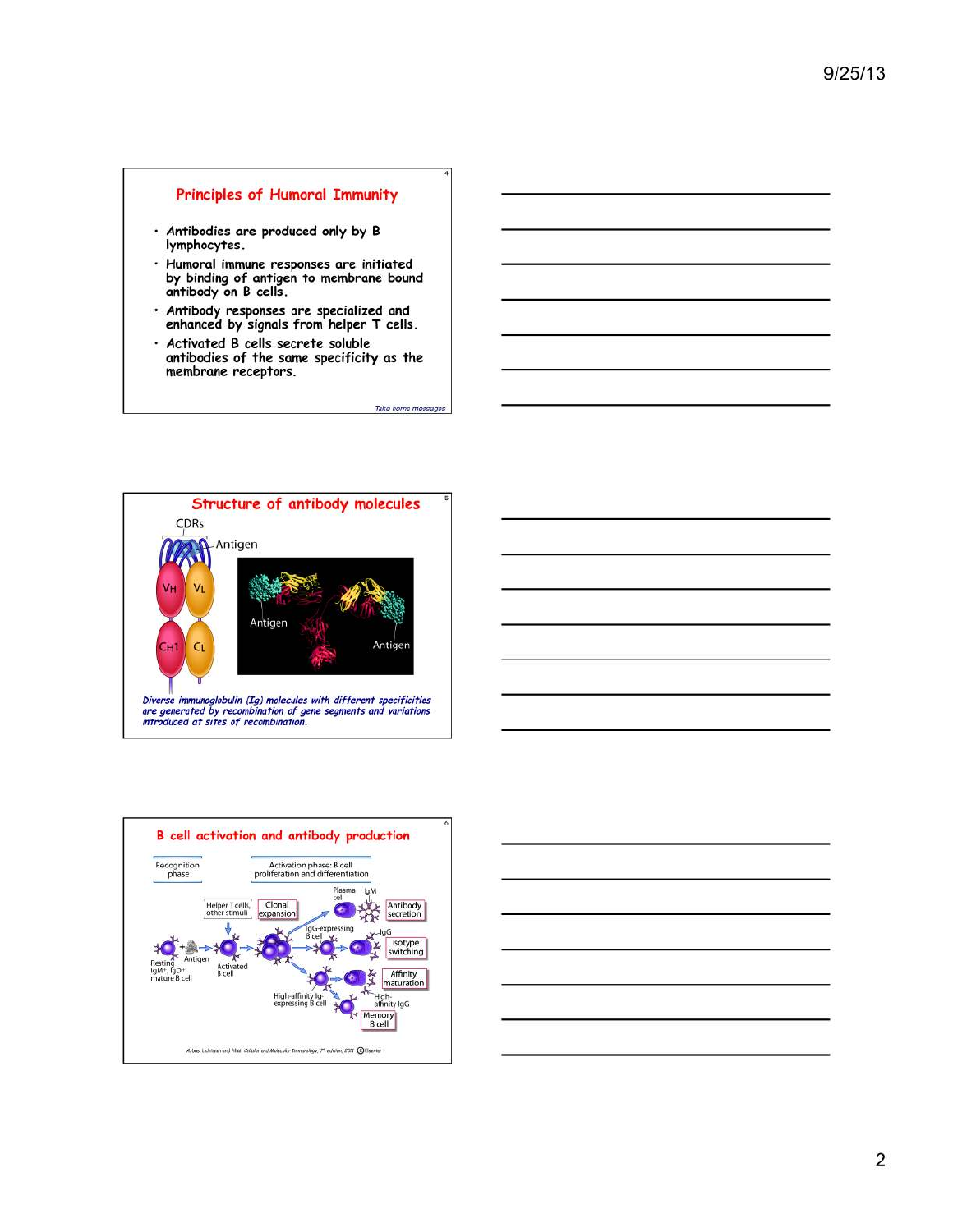



### Leukocyte Fc receptors

- · Activating Fc receptors on phagocytes (macrophages, neutrophils) ingest opsonized microbes for destruction: FcyRI
- · Fc receptor on NK cells binds to opsonized cells and kill the cells (ADCC): FcyRIII
- · Fc receptors with other functions: FcyRII, neonatal Fc receptor (FcRn)

Take home messages

### **Inhibitory Fc receptors**

- · One class of Fc receptor on B cells (also macrophages and DCs) delivers inhibitory<br>signals: FcyRII
- · Function and clinical significance:
	- Terminates B cell responses after antibodies<br>- Terminates B cell responses after antibodies<br>are produced (Ab engages inhibitory FcR):<br>antibody feedback
	- Intravenous IgG (IVIg) is used to treat inflammatory diseases; may work by engaging<br>inhibitory FcR
	- Mutations in *FcyRIIb* gene associated with<br>lupus-like disease in mice; humans?<br>(uncontrolled B cell activation)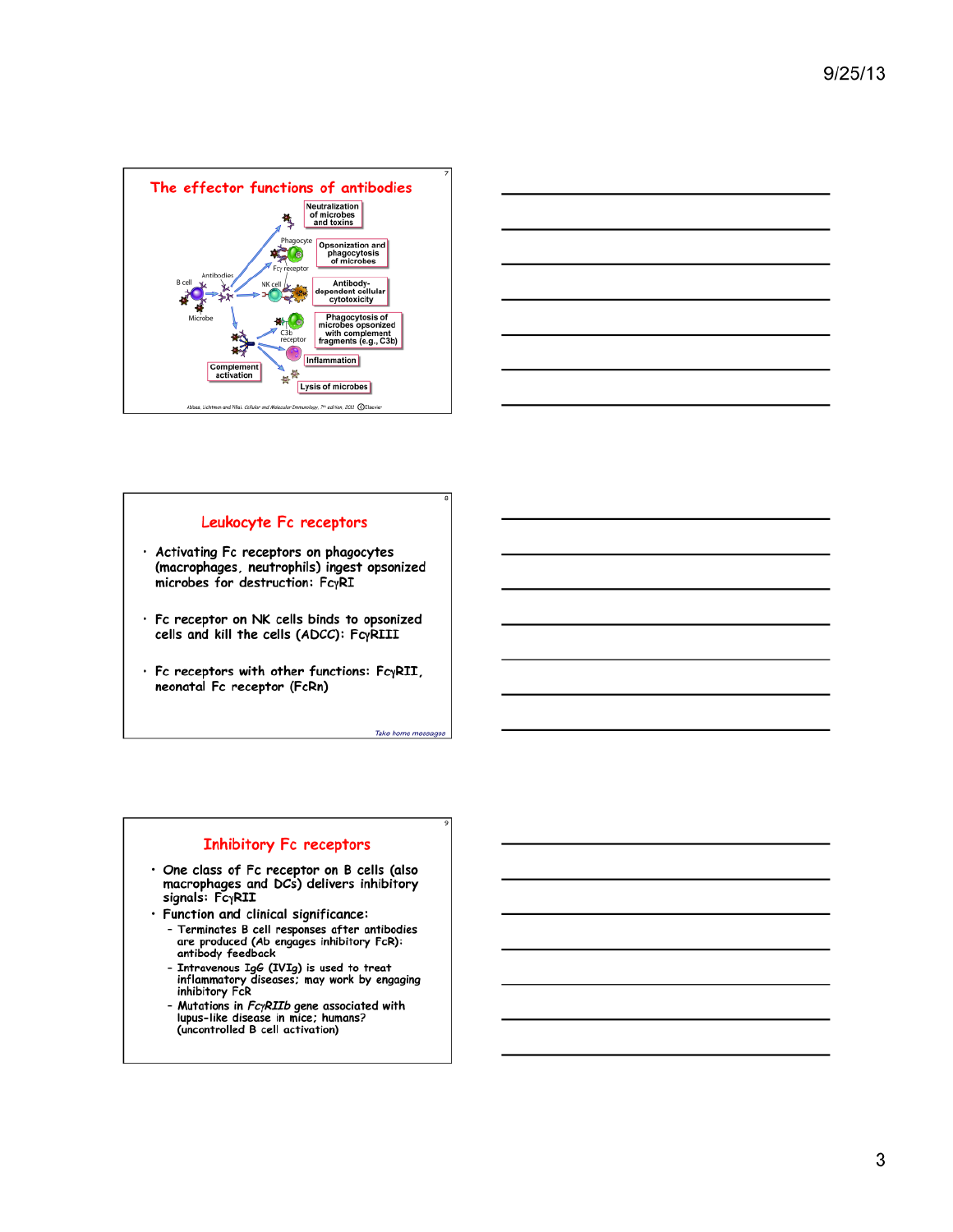



# T-independent (TI) and T-dependent (TD) antibody responses

- · TI: B cells can recognize a wide variety of chemical structures (proteins, polysaccharides, lipids) and make antibodies against these
	- T-independent responses occur in the absence of T cell help<br>(since T cells can recognize only MHC-associated peptides)<br>- Relatively simple antibody responses
- · TD: Helper T cells help B cells and stimulate isotype switching, affinity maturation, and generation of long-lived plasma cells and memory cells
	- T-dependent responses can occur only against proteins (the<br>antigens for T cells)
	- These are the most varied and effective ("sophisticated")<br>antibody responses Take home mess



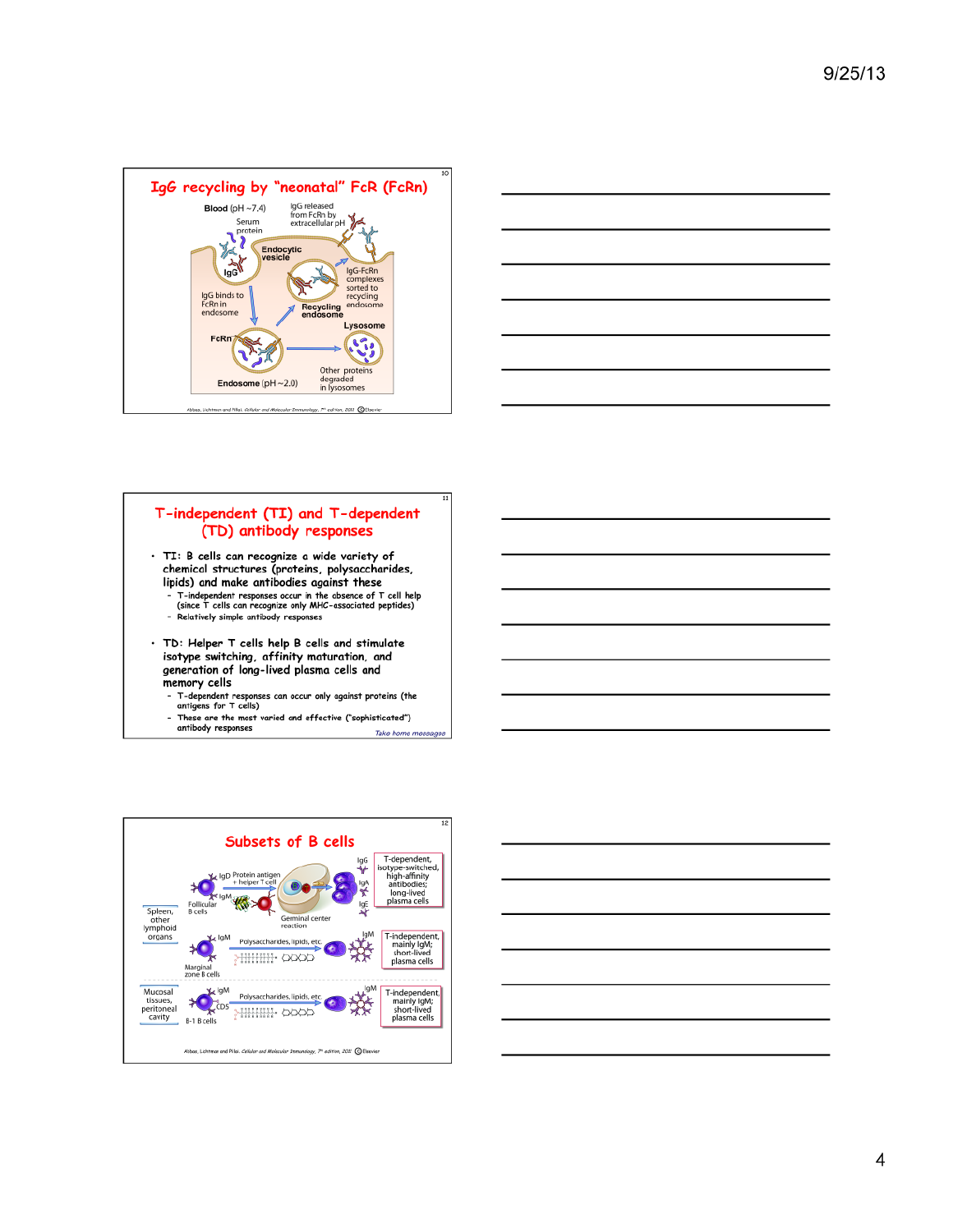



### Antibody responses Extrafollicular Follicular

| <b>Class switching</b> | Limited                                  | <b>Extensive</b> |
|------------------------|------------------------------------------|------------------|
| Somatic mutation       | Low rate                                 | High rate        |
| Antibody affinity      | Low                                      | High             |
| Plasma cells           | Short-lived (~3 days) Long-lived (years) |                  |





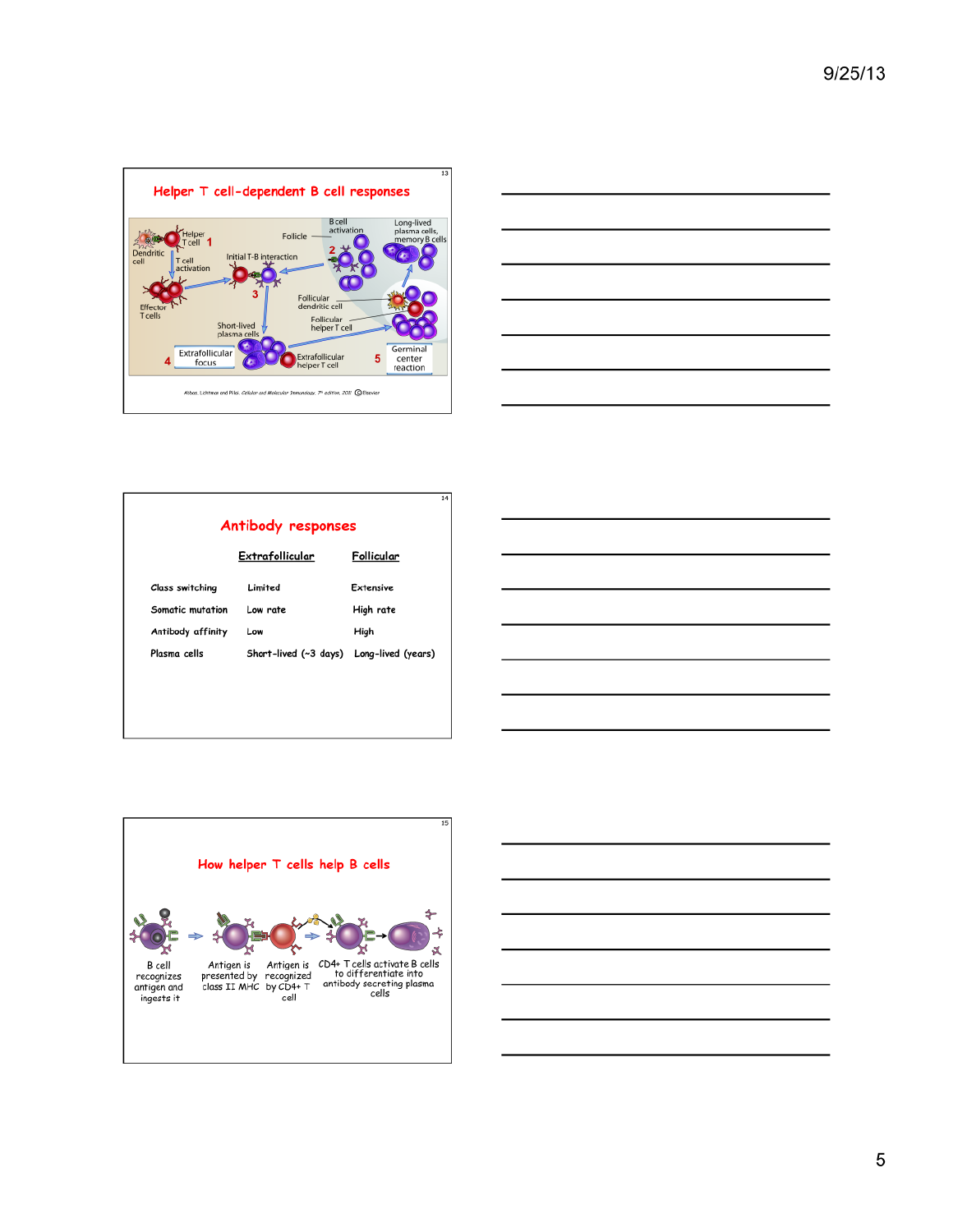



#### **Actions of helper T cells**

17

Take home mess

18

- **Helper T cells stimulate B cells to produce large amounts of antibodies, undergo isotype switching and affinity maturation, and generate long-lived plasma cells and memory B cells** 
	- **Mostly in germinal centers**
	- **Role of follicular helper T cells**
	- **Many of the reactions are dependent on induction of the enzyme AID in B cells**

### **Follicular helper T cells (Tfh)**

- **Some effector T cells express the chemokine receptor CXCR5, migrate to lymphoid follicles, and help B cells (isotype switching, affinity maturation)**
- **Characteristics of Tfh:** 
	- **Surface CXCR5, ICOS**
	- **Transcription factor: BCL-6**
	- **Cytokines secreted: IL-21 + IL-4 or IFN**! **(or IL-17?)**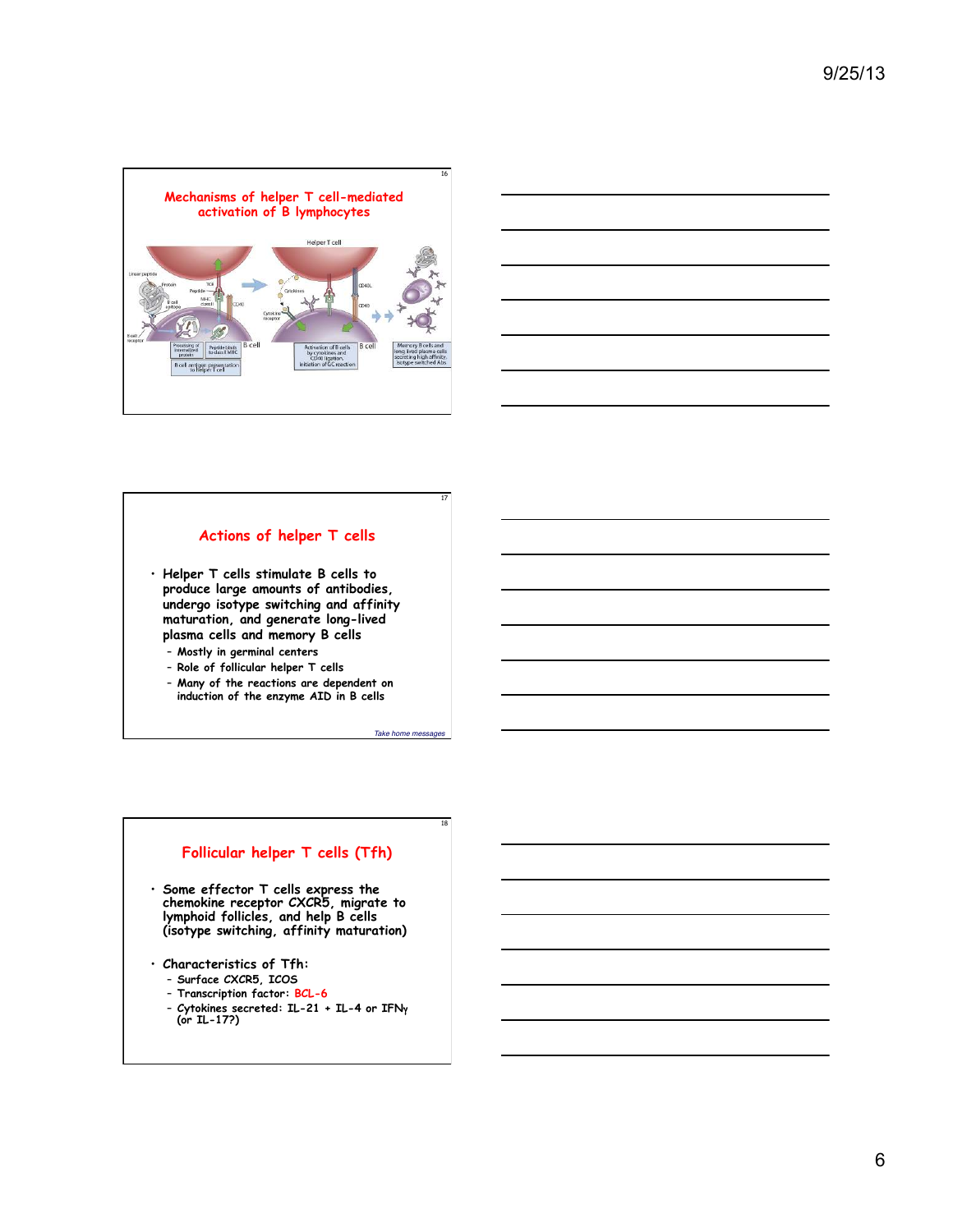









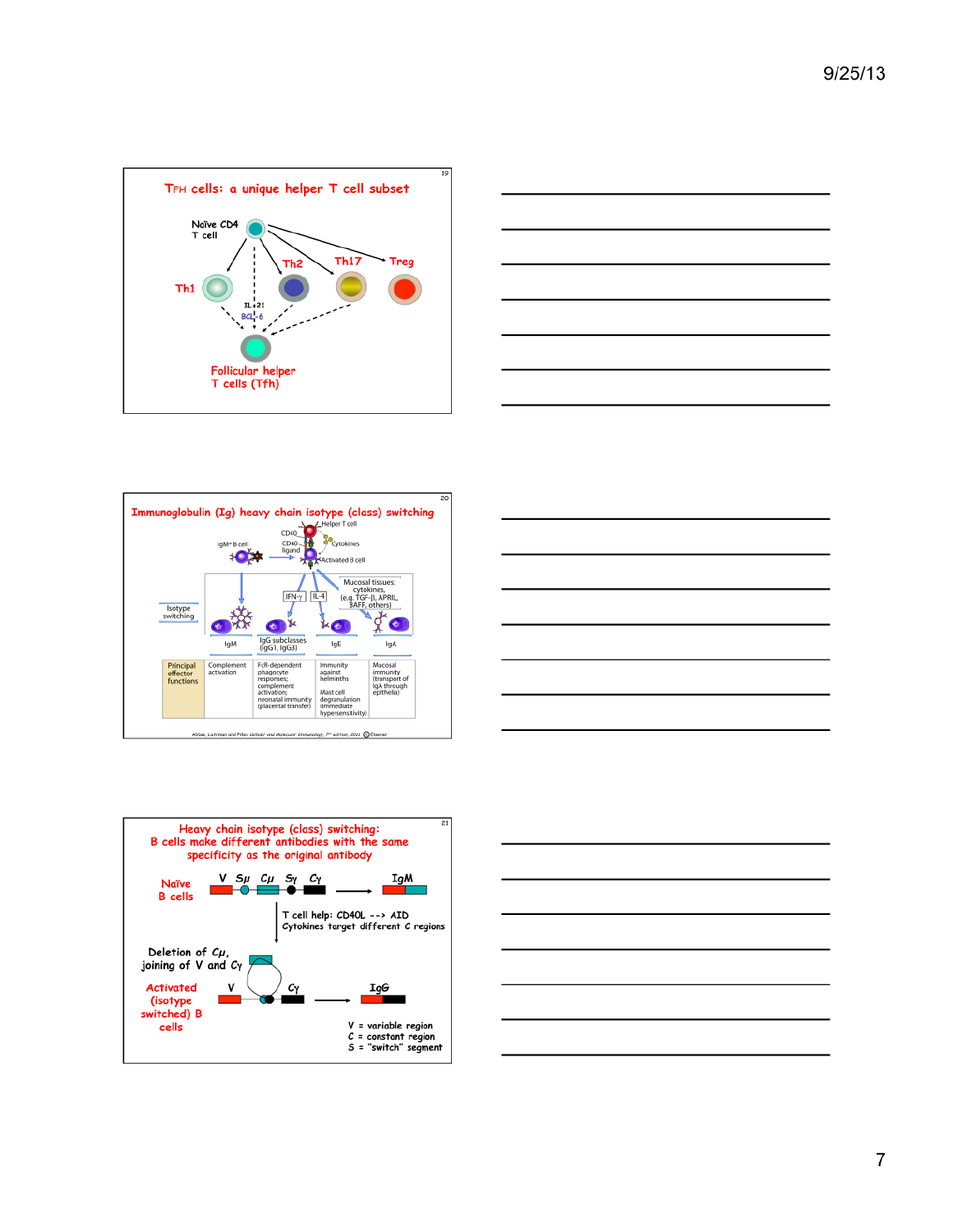









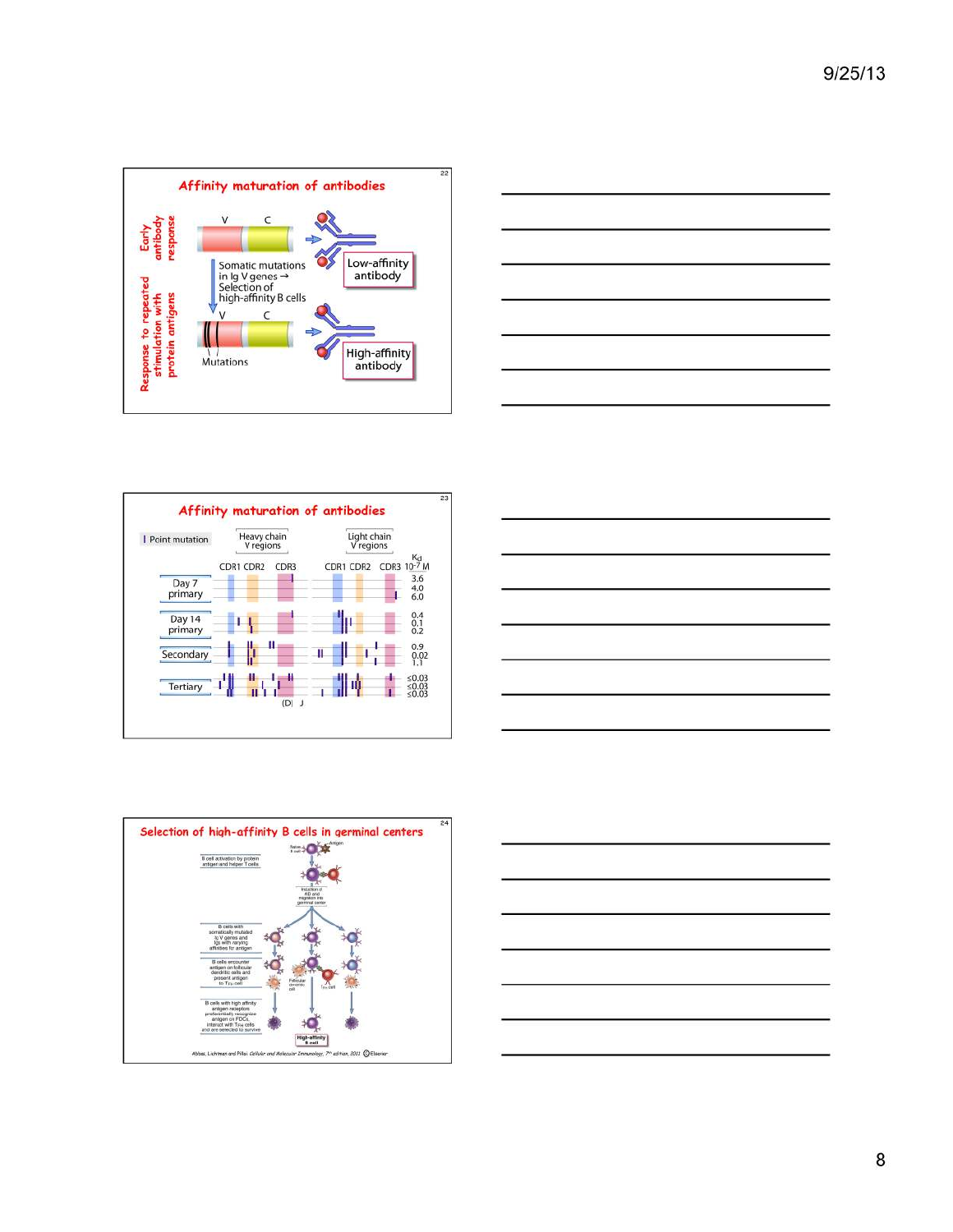### **Activation-induced deaminase (AID)**

- **Enzyme induced in B cells by Tfh signals (mainly via CD40); deaminates cytosines to uracils**
- **Role in isotype switching: DNA breaks created at sites of Us in switch regions; repair leads to recombination of different switch regions**
- **Role in affinity maturation: Us in V regions are removed, repaired by errorprone repair enzymes** ! **mutations**

# **Plasma cells and memory B cells**

• **Plasma cells generated during GC reaction migrate to bone marrow and survive for years, producing antibody** – **Much of circulating IgG is produced by longlived plasma cells, provides initial protection** 

- **Some activated B cells develop into memory cells, which recirculate and do not secrete antibody but can be rapidly reactivated to become plasma cells** 
	- **Choice of plasma cells vs memory cells is determined by expression of different transcription factors in the activated B cells**

 $Take home m$ 

27

25

26

#### **The germinal center reaction**

- **Site of development of sophisticated antibody responses** 
	- **Isotype switching, affinity maturation, longlived plasma cells, memory B cells**
	- **Driven by follicular helper T cells (assays for blood Tfh cells in humans?)**
- **Need to maximize the reaction for development of effective vaccines**
- **Does dysregulation of the GC reaction contribute to autoimmune diseases?** 
	- **Strong autoantibody responses**
	- **Generation of self-reactive B cells?**